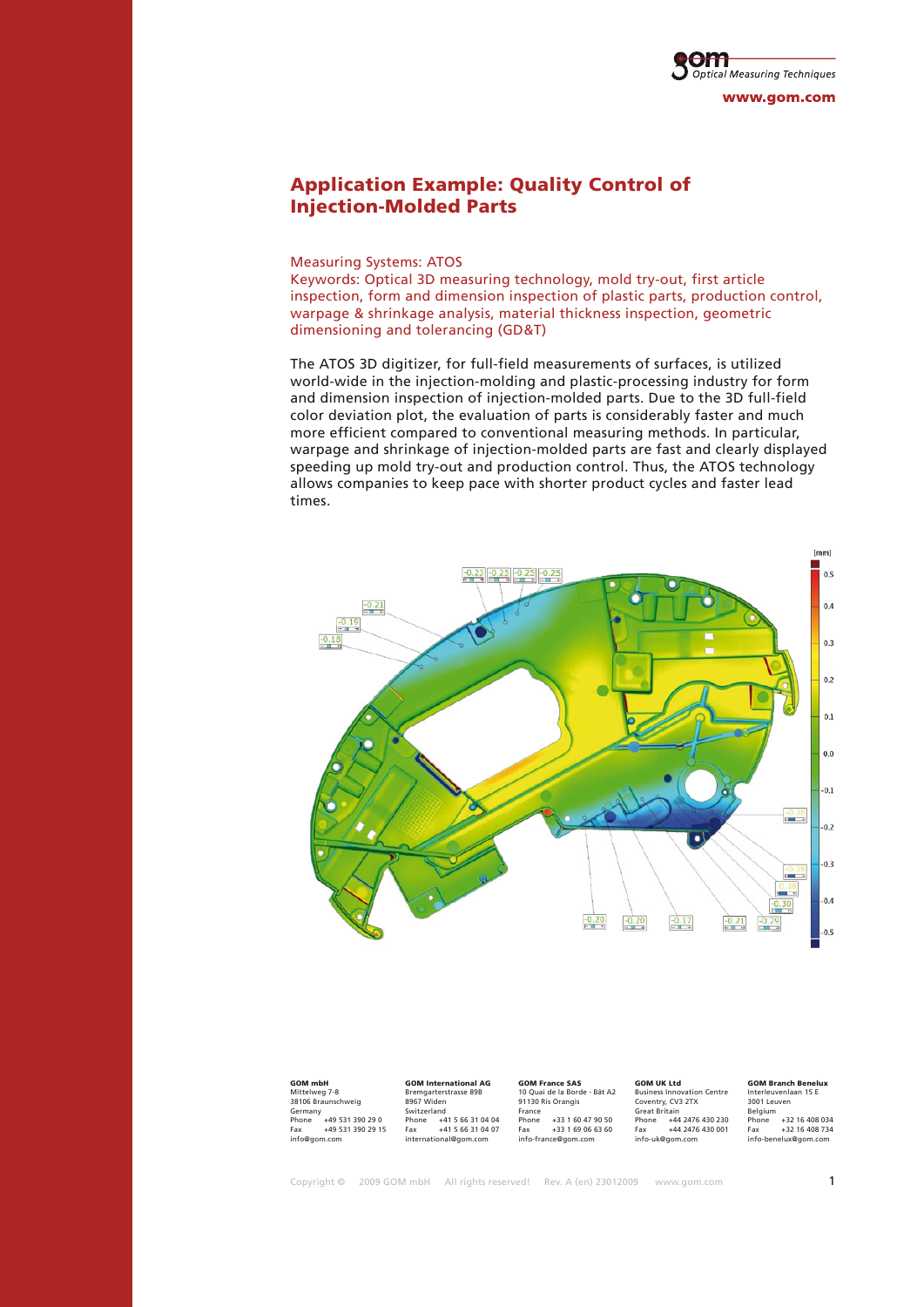

## Quality Control

Today, the tools to produce injection-molded parts are often built from modified CAD data. These modifications include the incorporation of uniform and non-uniform shrink factors, adding of draft angles, parting lines etc. Best practice knowledge is also incorporated to reduce thick versus thin material areas and the possible addition of features to reduce the warping and twisting of the part. Using these basic rules, tools for simple parts can usually be calculated and milled to produce good quality parts with no further modifications needed.

However, simple parts are no longer standard today. The parts are becoming more and more complex in order to reduce mounting times. In addition, the miniaturization, elevated design demands, haptic feeling and the fitting accuracy require small manufacturing tolerances. Standard products are replaced by trendy products which need to be marketed fast. Therefore, a fast and efficient first article inspection and production control is essential for injection-molded products today.

The quality control team has to carry out a first article inspection based on the pre-production series samples and needs to monitor the quality of the product during the entire production process. For the first article inspection, the parts have to be verified quickly and reliably in order to give the green light for the production in time. These tested and complete data sets are also used as basis to validate future product modifications.

To ensure the product quality, the wearing of the mold and possible modifications of the production process have to be measured and visualized as early as possible, at minimum costs.

To measure the shape of a part on a conventional CMM (coordinate measuring machine), the part needs to be fixed and aligned to the measuring table with an individual fixture. In most cases, such a part is measured with just a few hundred measuring points leaving large areas of the part unchecked. Based on this sparse measurement information, the decision regarding the product quality and the "go" or "no go" of the production has to be taken.

If the part does not meet the expectations, the quality team has to identify the area and cause of the problem. Especially for assembly groups, consisting of multiple individual components, it is very difficult to analyse the cause of the problem. Therefore, a measuring sequence can take several days until exact guidelines of how to correct the mold can be defined.



Fig. 1: Digitizing using the ATOS SO system Fig. 2: ATOS measuring data of a Blackberry



cover shown as shaded point cloud and enlarged detail with curvature and accuracy dependent optimized STL data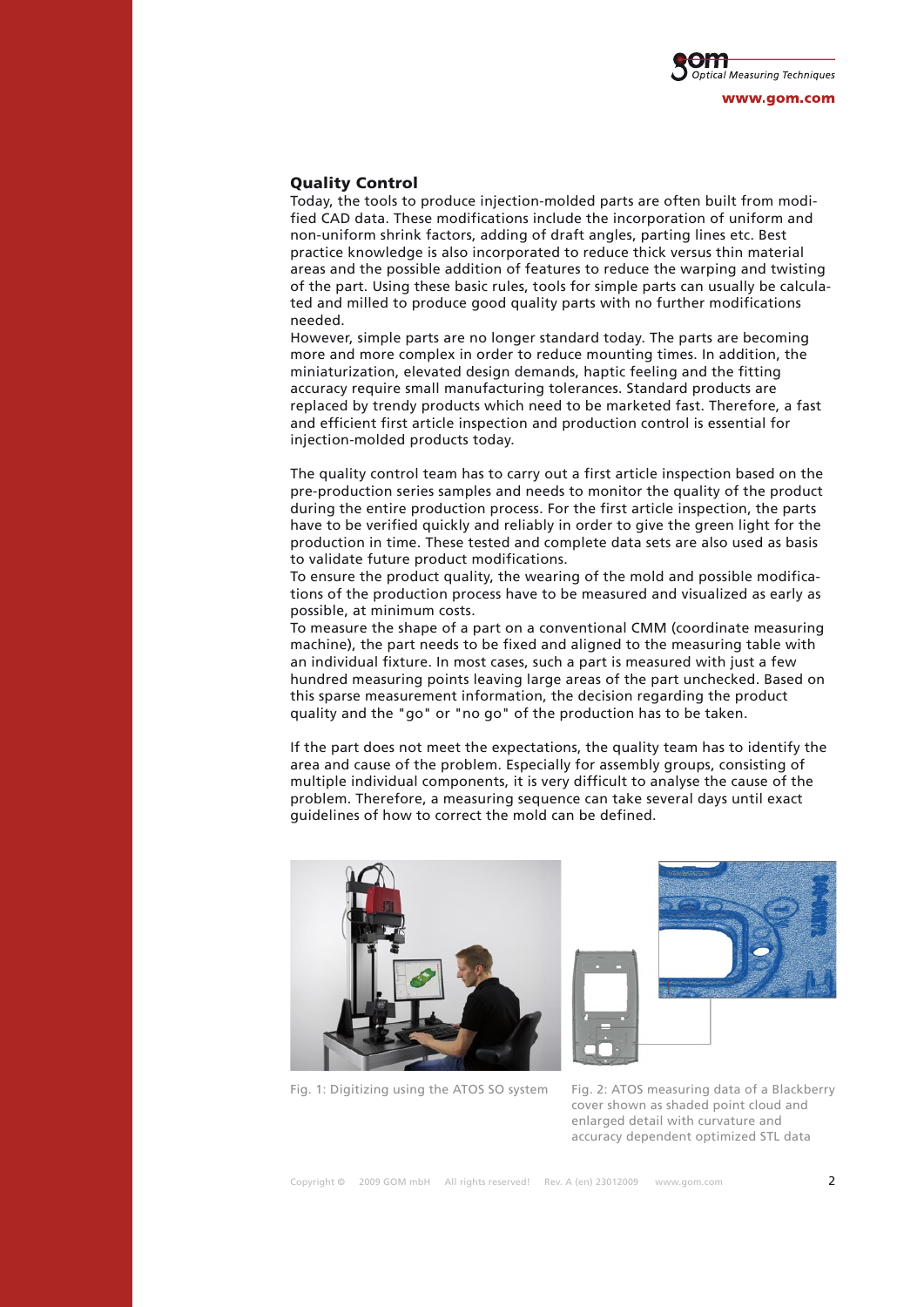

Today, innovative companies use optical measurement technology to speed up the first article inspection process and to minimize the effort needed to ensure the product quality. Using optical systems, stable parts can be measured efficiently and with high data density (millions of measuring points) without the need to produce and to manage individual fixtures (Fig. 1, 2). Single components can be measured unmounted, or in an assembled configuration, as well as under load in order to define their shape, deformation and behavior in use.

#### Analysis of Shrinkage and Warpage

After measuring the component with the ATOS digitizing system the bundled ATOS Inspection Software allows immediately the professional evaluation of the data.

With the ATOS Inspection Software, warpage and shrinkage of an injectionmolded part can be made visible in a colored deviation plot (Fig. 3). Due to this full-field comparison of the measured data with the CAD data (or data of a sample part) deformed areas are immediately localizable and easy to understand. The full-field 3D measurement with ATOS reveals also those problematic areas which could easily be overlooked when using only pointby-point measurement with a tactile CMM.

Local and global warpage and deviations in shape can be visualized in the ATOS Inspection Software by using different methods like 3-2-1, RPS, Best-Fit, etc. to align the measured data to the CAD data. For achieving a reliable local or global alignment, the full-field data information of the ATOS measuring system is essential as only the dense surface information offers enough measuring points for different selections. Parting surfaces, for example, are often used as reference for the design of a part and thus are the preferred measuring basis for tactile measuring machines. However, if the parting surface is not planar, a clamping set-up on a CMM would lead to wrong measuring results. The ATOS system captures objects without contact and the global alignment of the 3D data in the bundled ATOS Inspection Software reveals the warpage of the parting surface of an unloaded part immediately (Fig. 4).







Fig. 4: Deviation of the parting surfaces of a housing part to a plane, warpage of up to 1.2 mm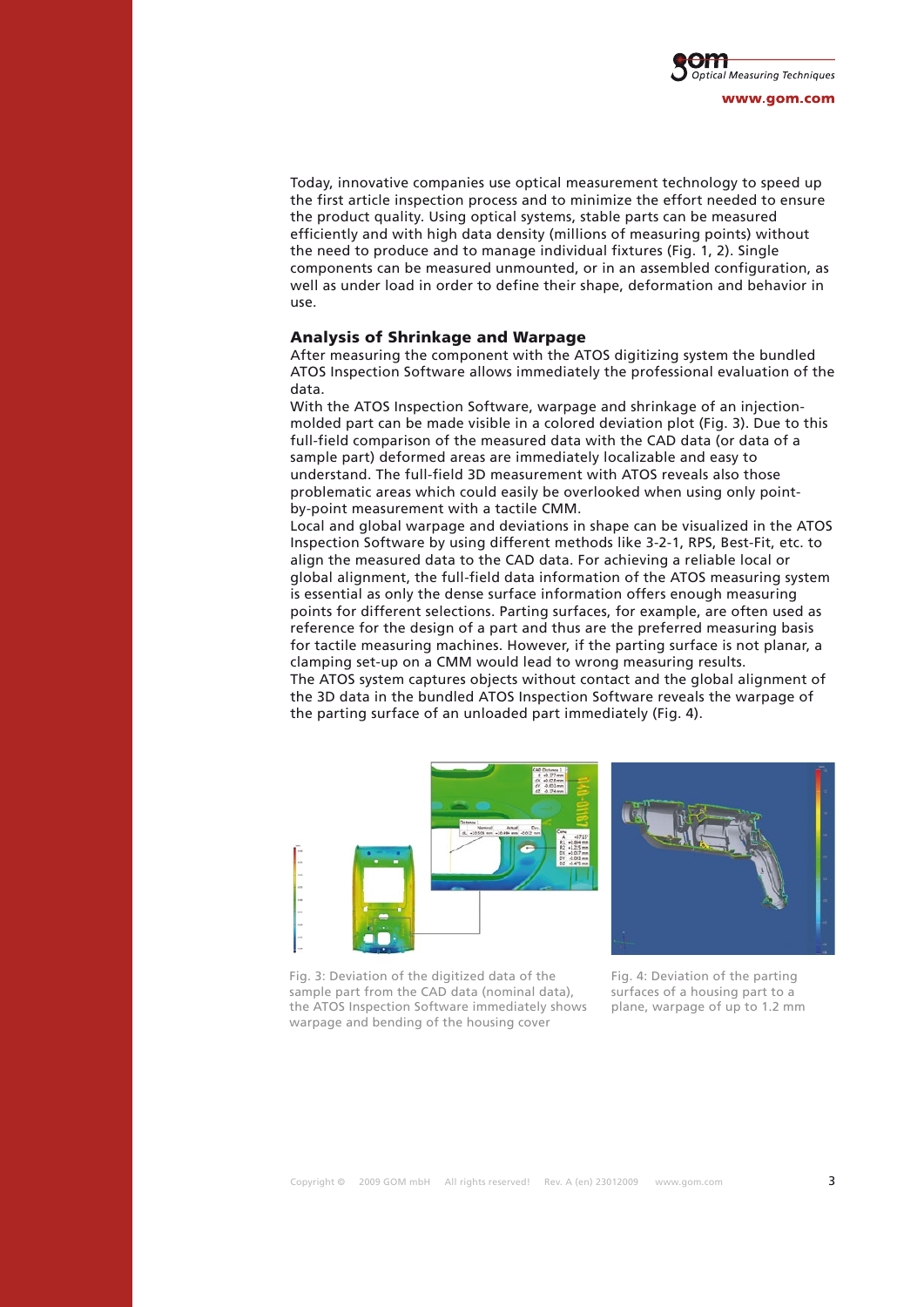

### First Article Inspection

For the classical 2D first article inspection analysis and for checking functional dimensions, the ATOS Inspection Software offers a sophisticated scalar CMM inspection tool (Fig. 5) and professional GD&T functionality (Geometric Dimensioning and Tolerancing, Fig. 6). The GD&T principles such as symbols, rules and definitions are internationally defined in the EN ISO 1101 and ASME Y14.5 standards. Thus, the verification of a part can be understood worldwide regardless of the national language of the respective inspector. Furthermore Geometric Dimensioning and Tolerancing allows for continuous quality assurance of a part starting from design up to entire production as it exactly describes the function of a part or an assembly regarding dimensions, shape and position.

The GD&T-module allows to check for flatness, cylindricity, parallelism, position, etc. with dependence of the respective geometric datum.



Fig. 5: 2D analysis with the ATOS CMM inspection tool

Fig. 6: Analysis of a part using the ATOS GD&T module (Geometric Dimensioning and Tolerancing)

The full-field measured data allow also to apply the material thickness inspection function of the ATOS Inspection Software to check for sink marks and material accumulation of injection-molded parts (Fig. 7). Inspection sections provide an additional detailed analysis (Fig. 8).



Fig. 7: Material thickness analysis in the ATOS Inspection Software

Fig. 8: Detailed 2D analysis with inspection sections

As the digitized data can be stored and reloaded easily, individual measuring values and sections can be derived and analyzed from this data at any time later on. Wear and changes in the production process are easy to verify and control. Thus, the 3D data of first article inspection and of the production accompanying control secure the quality assurance of a product over the whole life cycle.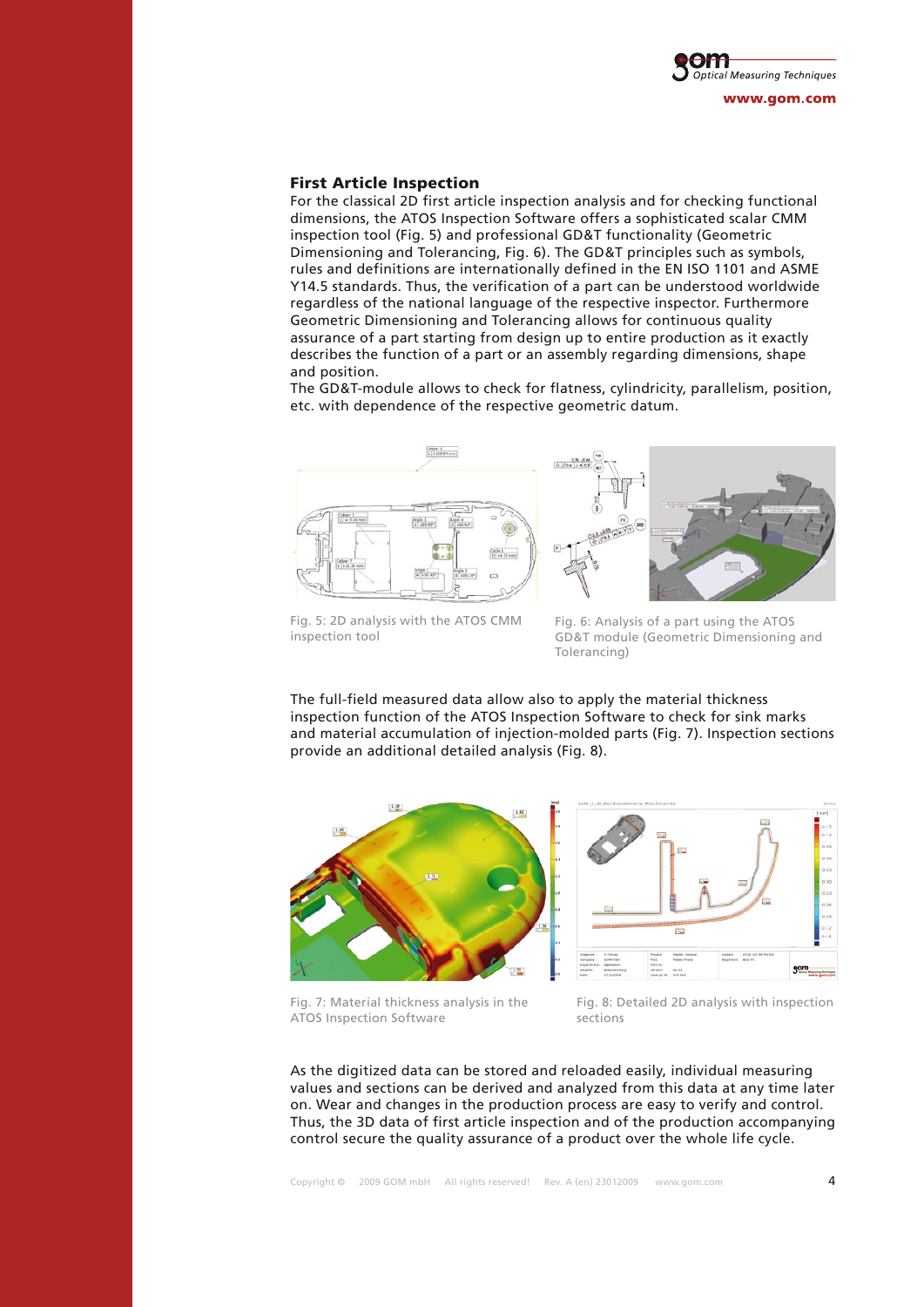

If deviations regarding the functionality and quality of the part are understood, exact dimensional values can be derived from the digitized ATOS data and the corrections can be forwarded to the tooling manufacturer.

### ATOS Stereo Camera System

Measuring systems which are used in quality control have to produce reliable and accurate data. Optical systems require two cameras in a stereo setup to fulfill this demand. Thus, the self-monitoring ATOS system reliably detects object movements during measuring and also checks the validity of the calibration. Due to the stereo setup, the individual measurements are also automatically transformed into a common object coordinate system with the help of easy applicable reference points. An interruption of the digitizing process for time consuming manual alignment of individual measurements by the user is not necessary.

The flexible ATOS system can be equipped with different measuring volumes and easily adapted within a few minutes to a wide range of measuring tasks and resolution. The fast setup of the sensor allows measurement of big parts with a large measuring volume or capturing small details with high resolution. The entire component spectrum from small to large parts can be measured with just one system (Fig. 9, 10).



Fig. 9: Display of a small gear wheel and an angle adapter and their deviations from the respective nominal data (CAD data), measuring volume 30 x 20 mm

Fig. 10: Warpage of interior car parts, measuring volume 500 mm

In addition, the GOM Touch Probe combines measuring of difficult to access areas with measuring freeform surfaces of complex components within one system (Fig. 11). The ATOS sensor in this case is used as an optical tracking device for the hand-held Touch Probe for live inspection of primitives, point deviations to CAD, etc. (Fig. 12).





Fig. 11: GOM Touch Probe Fig. 12: Touch probed cylinder